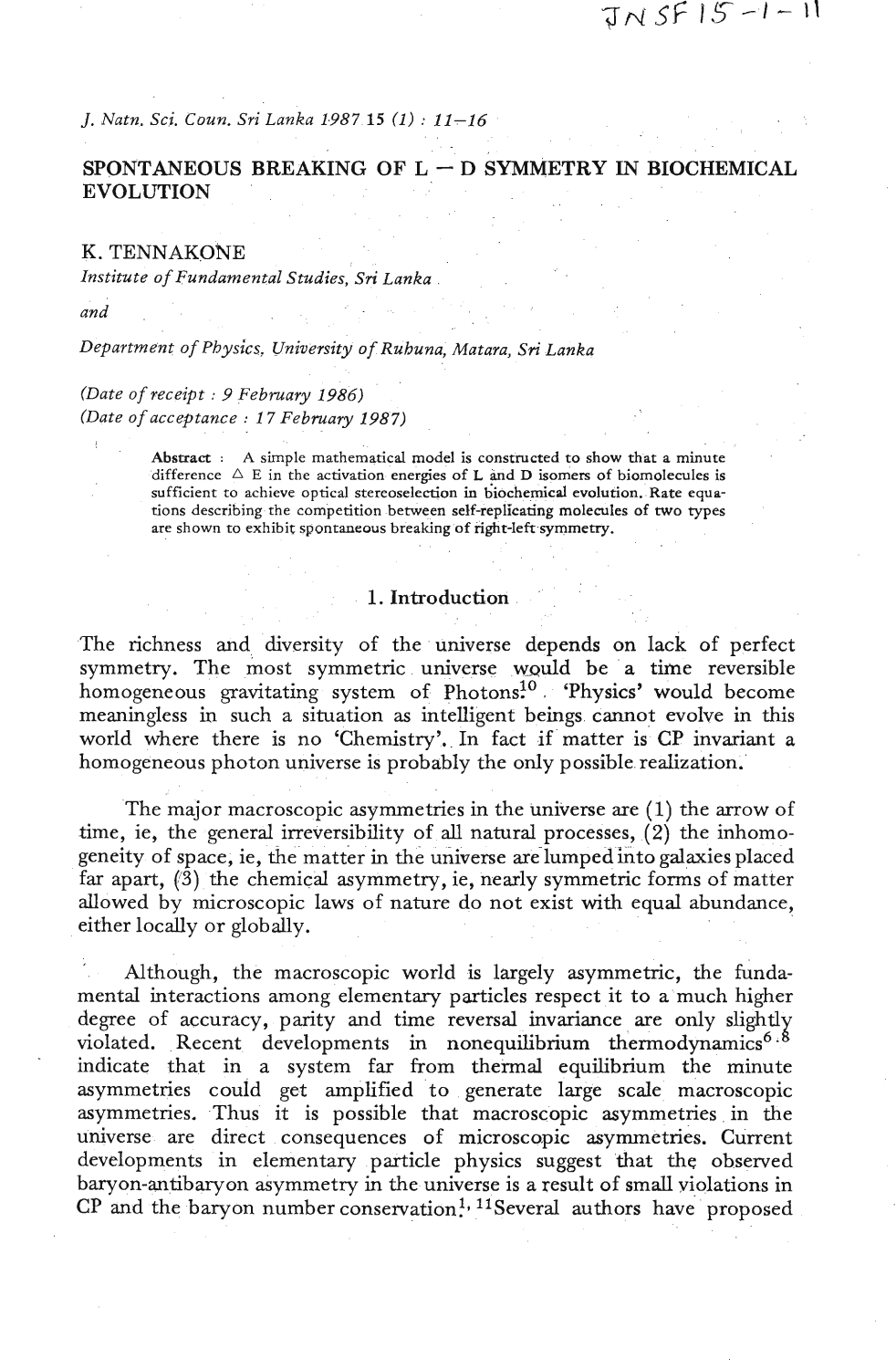$(1)$ 

 $(2)$ 

that biochemical  $L - D$  stereoselection is caused by parity violations in weak interactions.<sup>9, 12</sup> After the discovery of weak neutral currents much attention is given to this idea,<sup>2,4</sup> as the neutral currents could give rise to minute but nonzero difference in the activation energies of the two enantiomers of the same compound. In this work we present a simple exactly soluble model which clearly shows biochemical  $L - D$  stereoselection could result as a spontaneous breaking of symmetry in an nonequilibrium process.

## 1.1 Model

It is generally believed that life originated in primeval oceans containing dissolved organic compounds formed by the action of solar ultraviolet radiation or electrical discharges on the primitive atmosphere<sup>5,7</sup> As there are no significant right-left distinguishing factors in the chemical or geophysical environment, we assume that the prebiotic medium was a racemic mixture of 'basic chemical building blocks of life' (eg, amino acids) and stereoselection occurred after the development of self-replicating molecules. At the initial stages both L and D isomers of primitive self-replicating molecules would have existed in comparable concentrations. These molecules use compounds in the prebiotic medium of the correct type  $(L \text{ or } D)$  as food and regenerate molecules of the same type., However, because of the difference in activation energies resulting from neutral currents, the rate constants of replication  $K_L$ and  $K_D$  for the two types of molecules will not be exactly equal. Again the self-replicating molecules of one type could interact with the other type inhibiting growth mutually. Perhaps the mixed polymers formed with L and D molecules cannot undergo replication. If  $N_L^-$  and  $N_D^-$  are the concentrations of the two types of self-replicating molecules, the rate equations governing their evolution can be written in the form,

$$
\frac{dN_{L}}{dt} = K_{L}N_{L} - aN_{L}N_{D}
$$

$$
\frac{dN_{D}}{dt} = K_{D}N_{D} - aN_{D}N_{L}
$$

where,  $a = constant$  and  $K_L$ ,  $K_D$  are the replication constants of the two types of molecules. In the presence of neutral currents  $K_L$  is not exactly equal to  $K_D$  and before considering the asymmetric equations with  $K_L \neq K_D$  we consider the symmetric equations with  $K_L = K_D = K$ . If we impose the symmetric initial condition  $N_L = N_D$ ,  $t \rightarrow \infty$ , the equation (1) with  $K_L = K_D = K$  has a symmetric solution,

$$
N_{L} = N_{D} = K (a + abe^{-Kt})
$$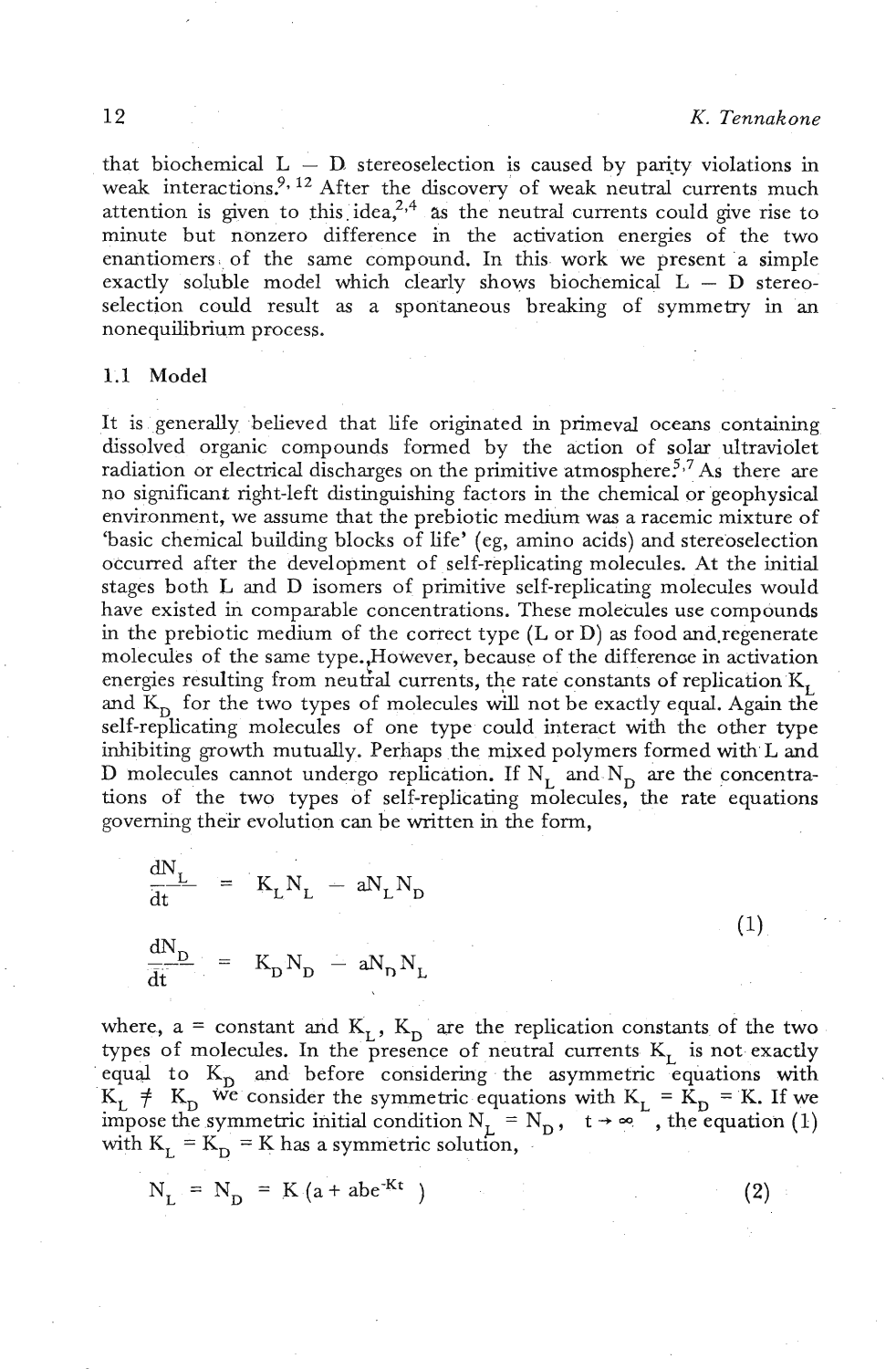*Spontaneous Breaking of L* - *D Symmetry in Biochemical Evolution* <sup>13</sup>

and two asymmetric solutions, where b is a constant.

$$
N_{L} = Ae^{kt} [1 - e^{-(aA/K)e^{Kt}}]^{-1}
$$
\n
$$
N_{D} = Ae^{kt} e^{-(aA/K)e^{kt}} [1 - e^{-(aA/K)e^{Kt}}]^{-1}
$$
\n
$$
N^{D} = Ae^{kt} [1 - e^{-(aA/K)e^{Kt}}]^{-1}
$$
\n
$$
N_{L} = Ae^{kt} e^{-(aA/K)e^{kt}} [1 - e^{-(aA/K)e^{Kt}}]^{-1}
$$
\n(4)

The symmetric solution and the two asymmetric solutions are plotted in Figure 1 and the phase trajectories are shown in Figure 2. In the first asymmetric solution  $N_L \rightarrow \infty$ ,  $N_D \rightarrow 0$  as  $t \rightarrow \infty$ , the reverse happens in the second asymmetric solution. Stability analysis shows that the symmetric solution become unstable once the equilibrium concentration  $N_L = N_D$  =  $K/a$  is reached and bifurcate into one of the stable solution. Clearly the model exhibits spontaneous breaking of  $L - D$  symmetry. However, this is ineffective in generating the required stereoselection. Points in the medium, where the symmetry is broken in one sense would occur with equal probability as the places where the symmetry is broken in the opposite sense. Nevertheless a difference in  $K_{\tau}$  and  $K_{\tau}$  however small is sufficient to ensure the survival of the two isomers. If  $K_L > K_D$  the appropriate solution of (1) is,

$$
N_{L} = N_{o} e^{K_{L}t}
$$

$$
N_{D} = N_{o} e^{K_{D}t} e^{-aN_{o}/ke^{Kt}}
$$

The solution (5) is sketched in Figure **3.** It is seen that once the concentration of L and D isomers reach a value comparable to the equilibrium " concentration an unstability develops **and** 

$$
N_{\rm t} \rightarrow \infty
$$
,  $N_{\rm D} \rightarrow 0$  as  $t \rightarrow \infty$ .

 $\alpha$ 

We have ignrored the diffusion of interacting molecules. In the actual situation, diffusion plays an important role in determining the spatiotemporal distribution of the reaction products. When diffusion is included into (1) we obtain the equations

$$
\frac{\partial N_{L}}{\partial t} = KN_{L} - aN_{L}N_{D} + b\sigma^{2}N_{L}
$$

$$
\frac{\partial N_{D}}{\partial t} = KN_{D} - aN_{D}N_{L} + b\sigma^{2}N_{D}
$$

 $(6)$ 

 $(5)$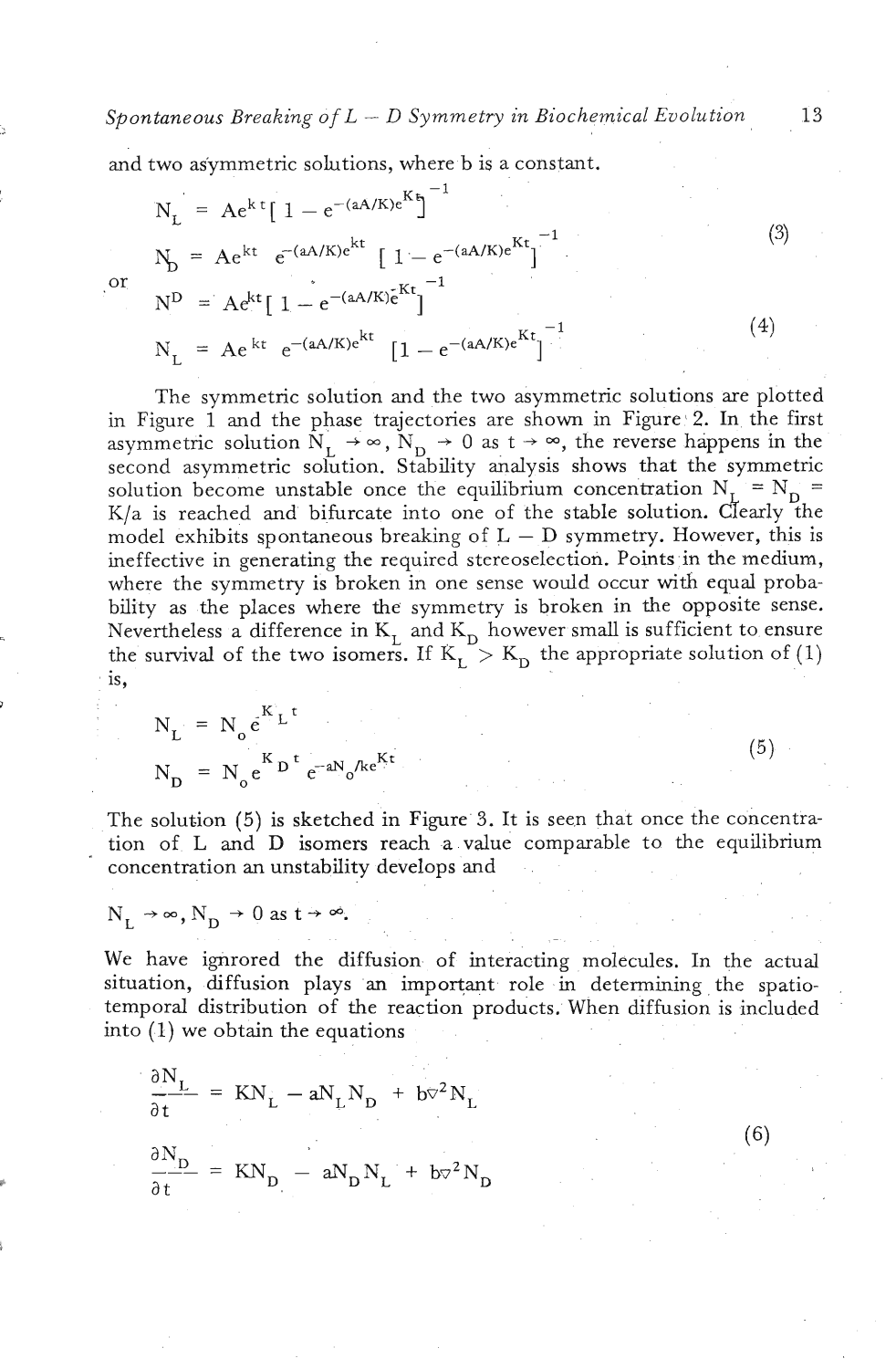N<sub>1</sub>  $\rightarrow \infty$  as t  $\rightarrow \infty$ <br>the asymmetric solution where N<sub>1</sub>  $\rightarrow$  0,<br>iV<sub>1</sub>  $\rightarrow \infty$  as t  $\rightarrow \infty$ 

 $\overline{c}$ 

the asymmetric solution where  $\breve{\mathrm{N}}_{\mathrm{D}}$  .

Figure 1 : The plot of  $N_1 = N_L$  or  $N_2 = N_D$ ) vs t<br>(a) the symmetric solution where  $N_L$  =<br>(b) the asymmetric solution where  $N_R$ 

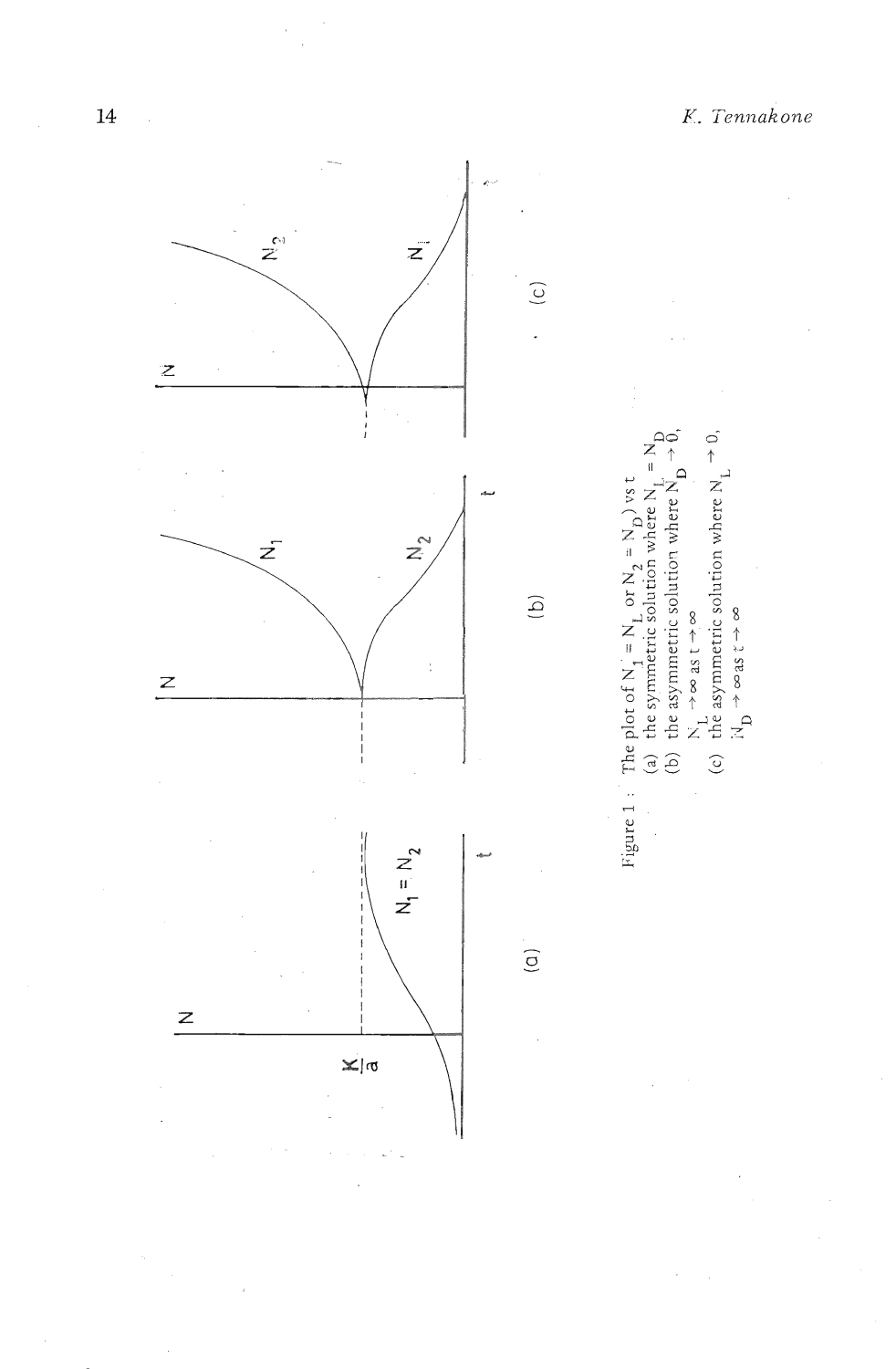

Figure 2 : Phase trajectories showing the unstability of the symmetric solution.

\